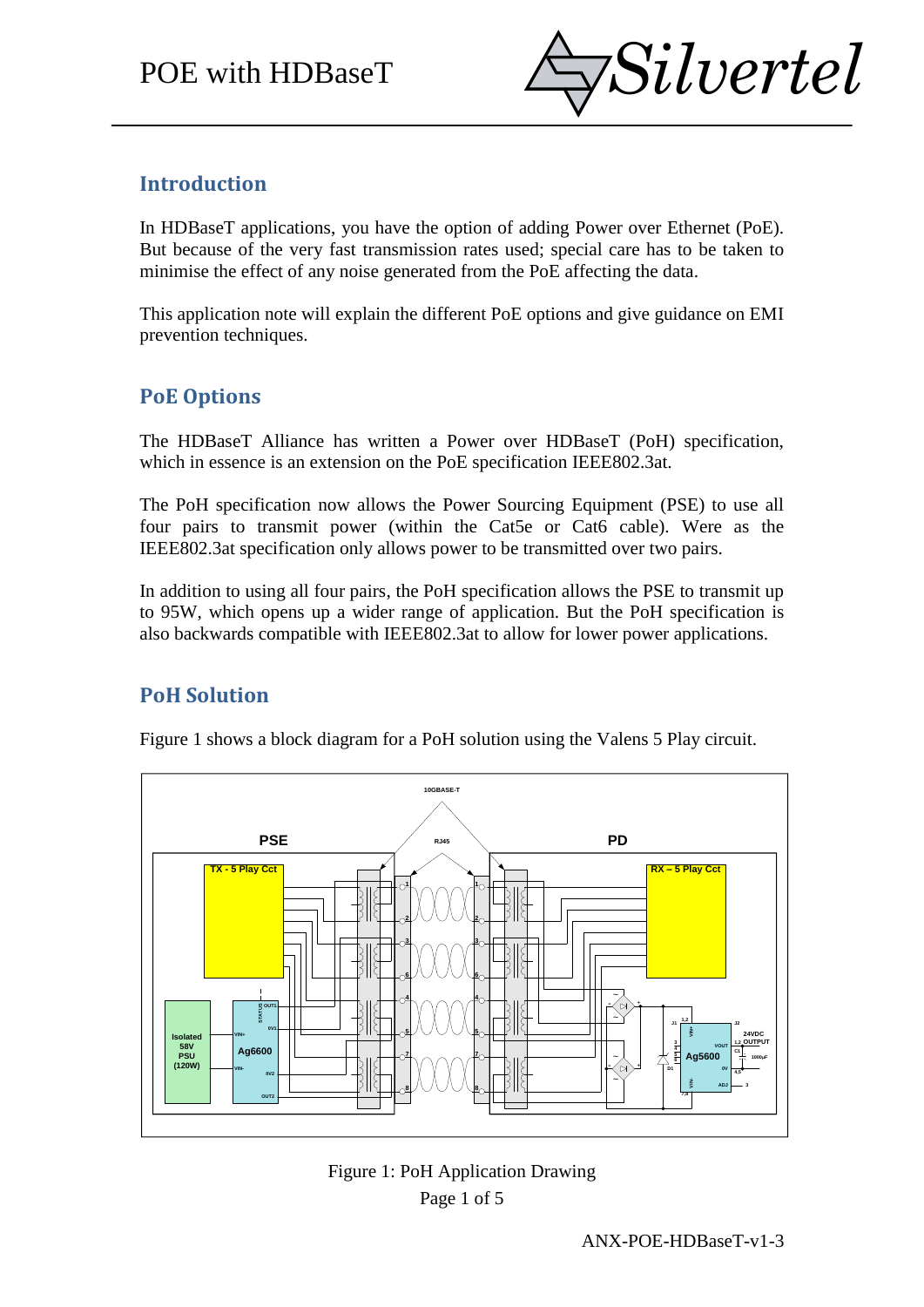

The Ag6600 module shown in the PSE in Figure 1 does not have a dc/dc converter, so will not add any noise to the TX 5 Play circuit. The Isolated PSU supplying power to the Ag6600 may need to have a filtering, but this will depend on its performance.

The Ag5600 module shown in the PD in Figure 1 does have an on-board dc/dc converter, so will need some input filtering to prevent any noise this generates from affecting the signal to the RX 5 Play circuit.

From the tests that we have conducted one simple and inexpensive approach is to connect three MPZ2012S102A (TDK) ferrite chip beads in series with each centre tap. These ferrite chip beads are quite small (0805 package) and only cost  $\sim$ \$0.03 (USD) each; Figure 2 shows this configuration (L1 to L12).



Figure 2: PoH with Ferrite Chip Beads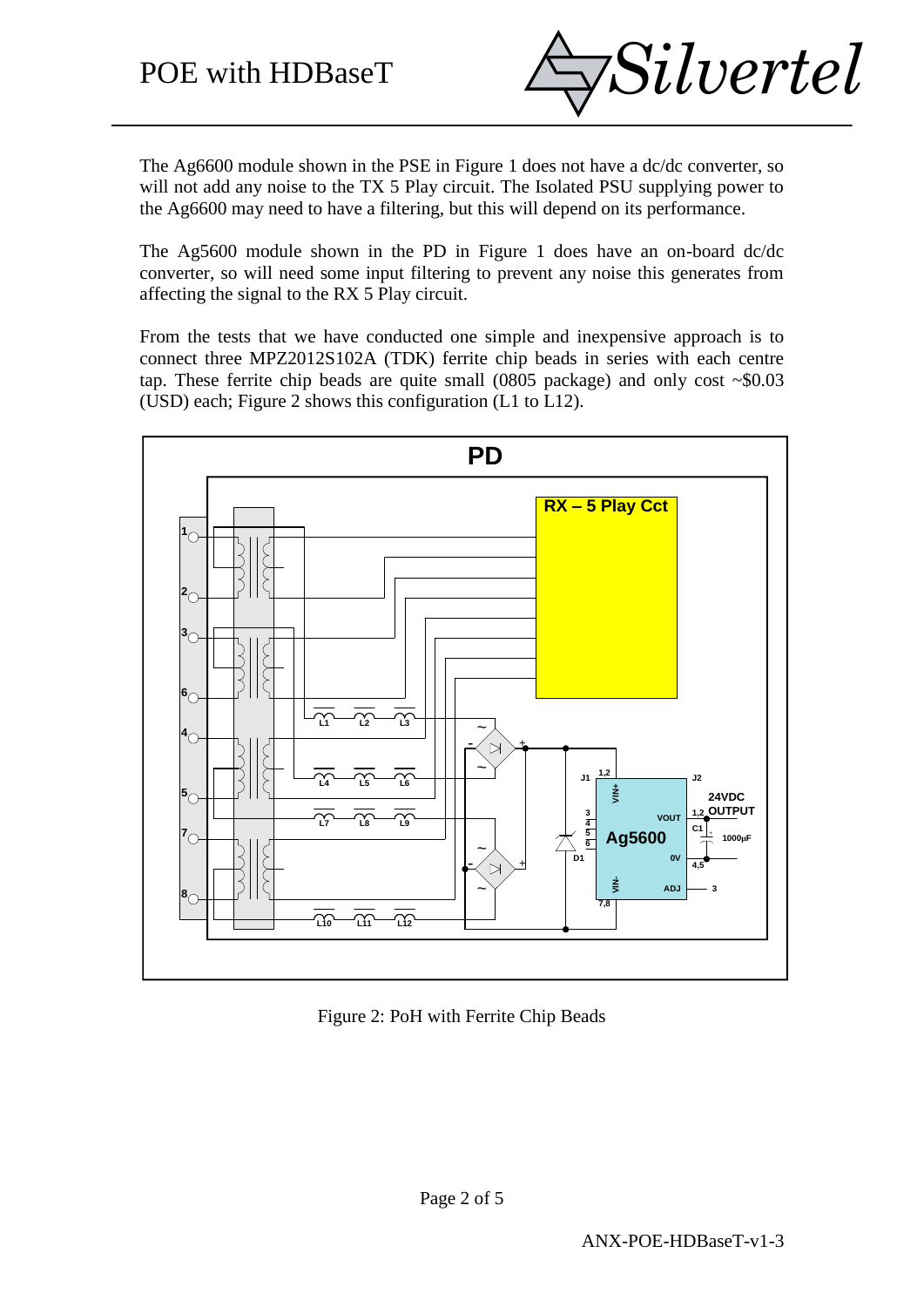

If noise continues to be an issue, even with the ferrite chip beads in series with each centre tap. The addition of a "V" capacitor filter will reduce the noise further, see Figure 3.



Figure 3: PoH with Ferrite Chip Beads and "V" Capacitor Filter

C2 and C3 can be 4.7nF to 10nF. Because these capacitors cross the isolation barrier, they will need to be capable of handling the 1500Vdc impulse test.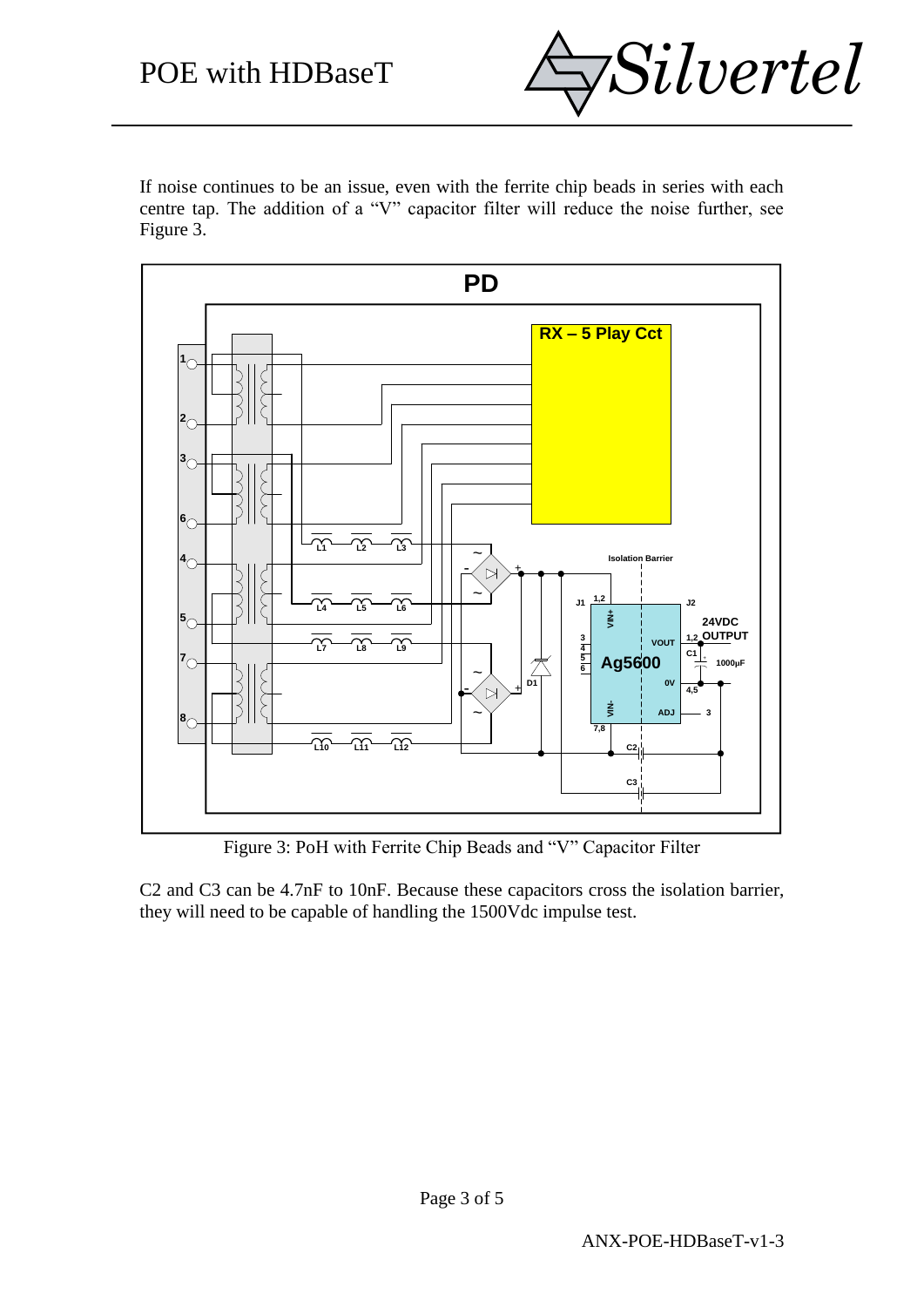

#### **PoE Solution**

The following shows how the same techniques used for PoH can be implemented with IEEE802.3at Type 2 and Type 1 (IEEE802.3af) modules.

In Figure 4 and 5 the ferrite chip beads can be MPZ2012S102A for IEEE802.3at Type 2 applications and MMZ2012S102A for Type 1 (IEEE802.3af) applications.



Figure 4: PoE Solution for Module without Internal Bridge Rectifiers

C2 and C3 can be 4.7nF to 10nF. Because these capacitors cross the isolation barrier, they will need to be capable of handling the 1500Vdc impulse test.